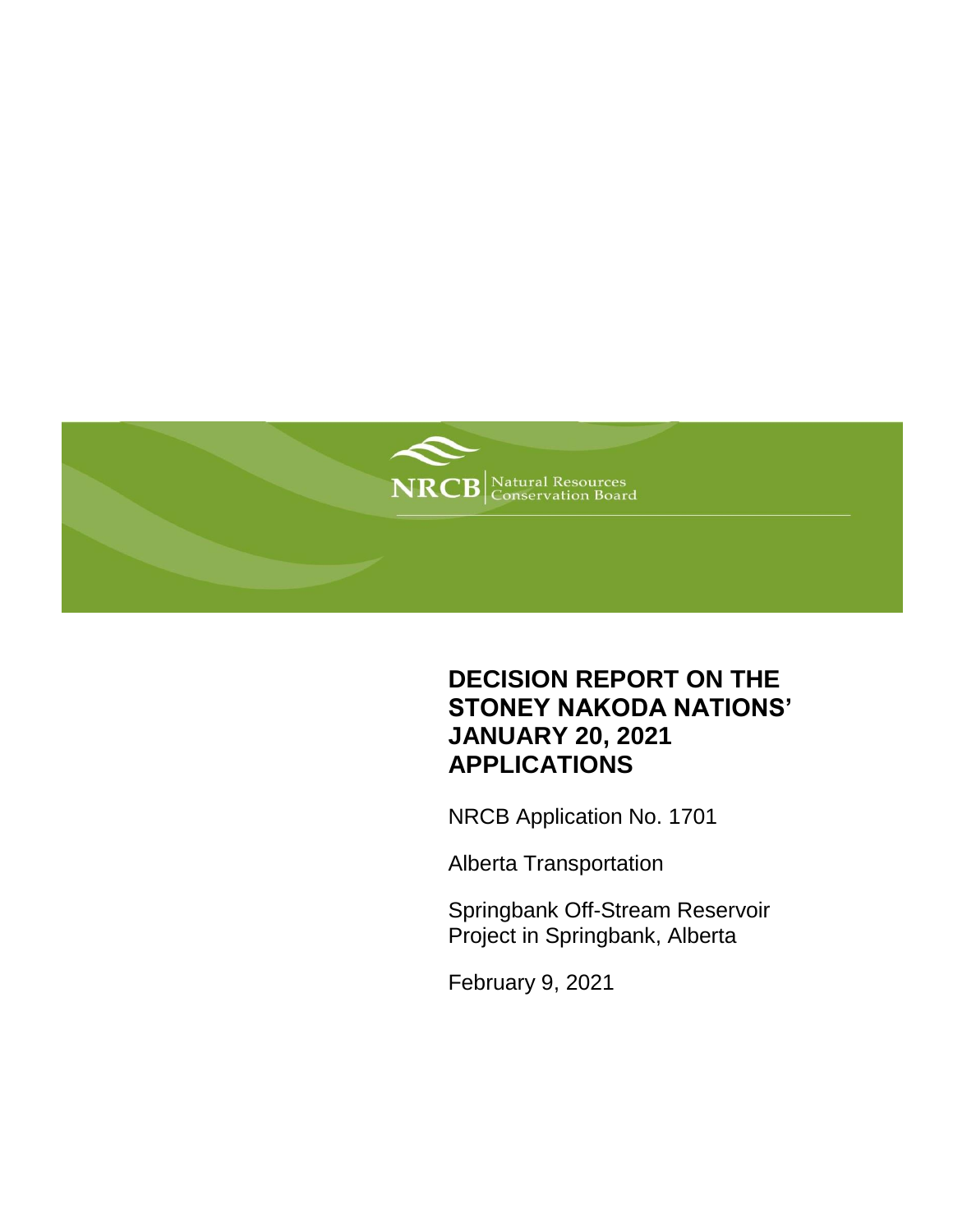# Table of Contents

| <b>SECTION 3: THE STONEY NAKODA STANDING AND BEING</b> |  |
|--------------------------------------------------------|--|
| <b>SECTION 4: REQUEST FOR ADJOURNMENT OF THE</b>       |  |
| <b>SECTION 5: THE STONEY NAKODA ADVANCE FUNDING  6</b> |  |
|                                                        |  |
|                                                        |  |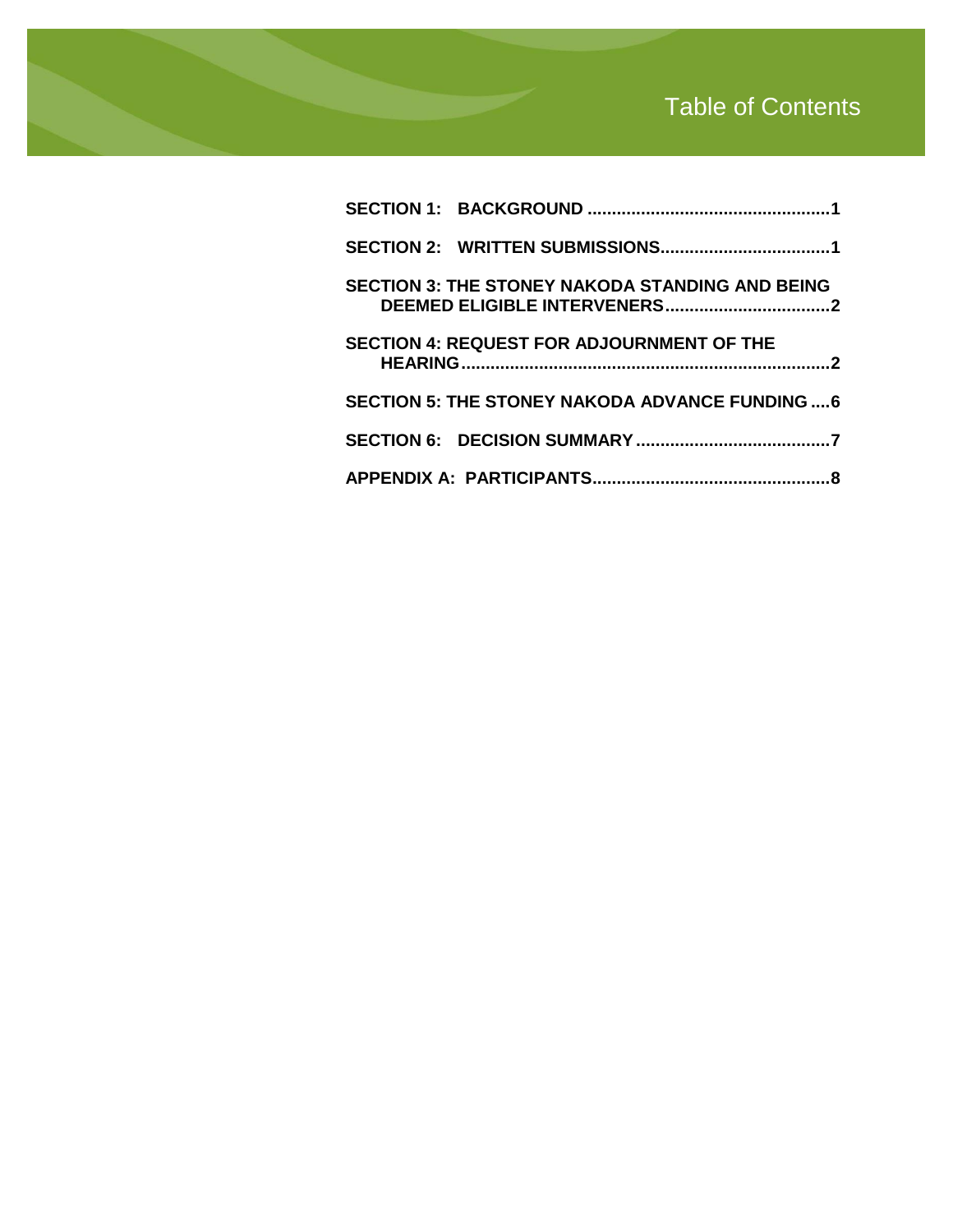## <span id="page-2-0"></span>**SECTION 1: BACKGROUND**

On December 10, 2020, the Board (or NRCB) issued a Pre-Hearing Conference Decision Report (PHC decision report) following a pre-hearing conference held virtually on December 2, 2020. The Bearspaw First Nation, Chiniki First Nation, or Wesley First Nation did not formally participate in the pre-hearing conference. The decision report reflected the Board's determination on issues including standing, advance intervener funding, and timing of the public interest hearing into the Springbank Off-Stream Reservoir Project (Project or SR1). Among other things, the PHC decision report scheduled the public interest hearing to begin on March 22, 2021.

On January 20, 2021, the Bearspaw First Nation, Chiniki First Nation, and Wesley First Nation, collectively the Stoney Nakoda Nations (the Stoney Nakoda), submitted a letter to the Board. The letter, from legal representative Rae and Company, requested that each of the three First Nations be granted standing in the hearing and be deemed eligible interveners. The letter also requested that advance funding be granted and that the hearing be adjourned for a minimum of three months.

On January 28, 2021, the Board issued a Notice of Adjournment Application (Notice), advising it would hold an oral hearing at 1:30 p.m. on Thursday, February 4, 2021, of the Stoney Nakoda's application for an adjournment of the public interest hearing. The Board invited directly affected parties who had not yet done so to file submissions on that issue by February 3, 2021.

The Notice also advised that the Board had determined that the Stoney Nakoda are directly affected parties and are eligible for advance intervener funding, with reasons to follow in this decision report.

On February 4, 2021, the Board heard oral arguments both in support of and opposed to adjournment. Submissions were received from Alberta Transportation, City of Calgary, Calgary River Communities Action Group and Flood Free Calgary, SR1 Concerned Landowner Group, and the Stoney Nakoda.

## <span id="page-2-1"></span>**SECTION 2: WRITTEN SUBMISSIONS**

**Alberta Transportation (AT or proponent):** On January 27, 2021, AT submitted that it has no objection to the request for standing, that it would forward 50 per cent of the total requested advance funding to Rae and Company, and that it would suffer prejudice should the Board grant a three month extension to the current hearing schedule.

**City of Calgary (Calgary):** On January 27, 2021, Calgary submitted that it wishes to express concern over further delay of this Project, and does not take any position or have any comment with respect to the other matters raised.

**Calgary River Communities Action Group (CRCAG) and Flood Free Calgary (FFC):** On January 27, 2021, CRCAG and FFC submitted that the request for a three month extension should be denied. They took no position on the other requests.

**SR1 Concerned Landowners Group (SCLG):** On February 2, 2021, SCLG submitted that it supports the application for an adjournment. It did not comment on the other requests.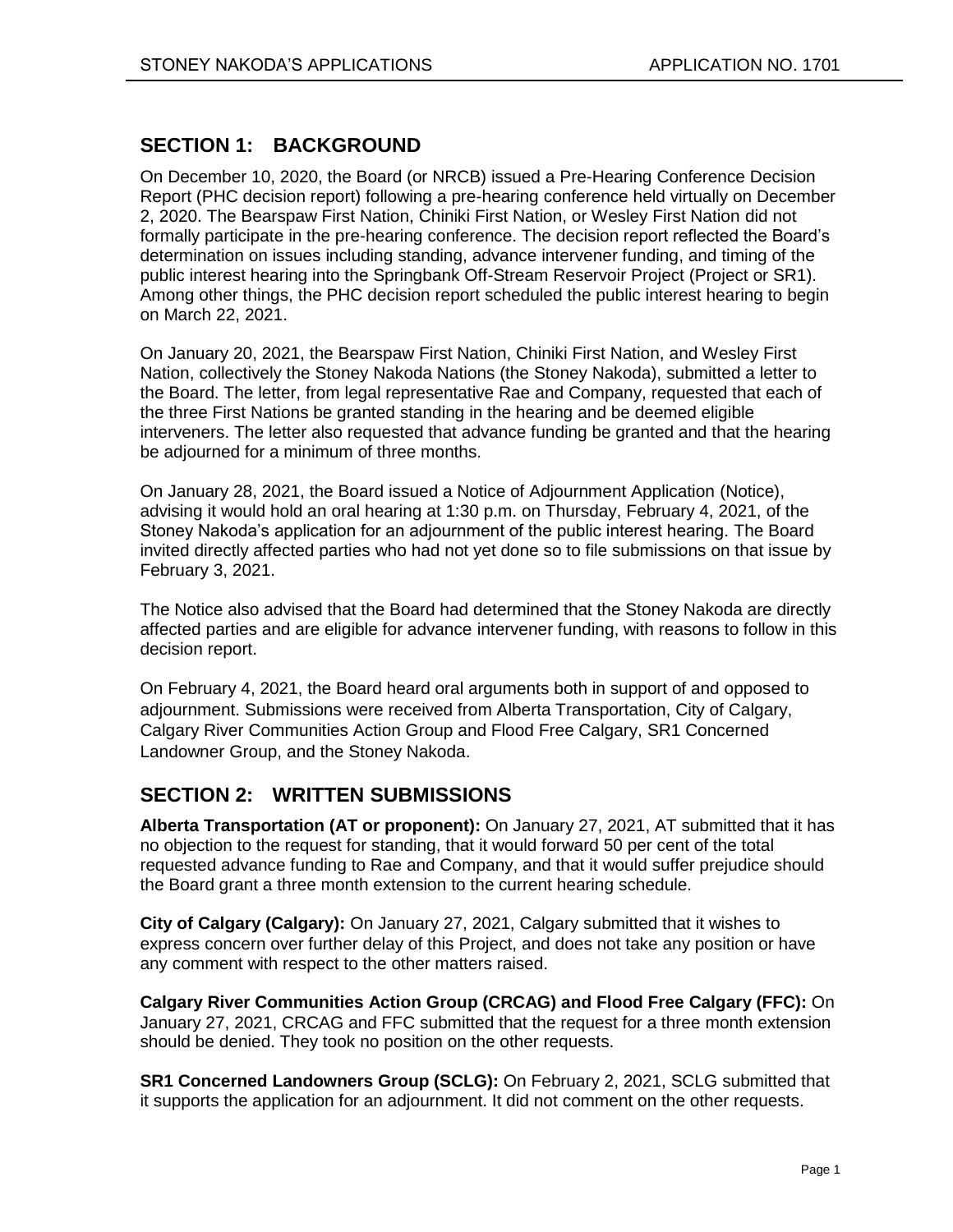**Blood Tribe/Kainai (Kainai):** On February 3, 2021, Kainai submitted that it does not take any position or have any comment with respect to the application to adjourn. It did not comment on the other requests.

**Ermineskin Cree Nation (Ermineskin)**: On February 3, 2021, Ermineskin submitted that it does not take any position or have any comment with respect to the application to adjourn. It did not comment on the other requests.

**The Stoney Nakoda**: In addition to submissions made in the January 20, 2021 letter, the Stoney Nakoda submitted exhibits supporting their request on February 2 and 3, 2021.

## <span id="page-3-0"></span>**SECTION 3: THE STONEY NAKODA STANDING AND BEING DEEMED ELIGIBLE INTERVENERS**

The Stoney Nakoda has asserted treaty and constitutional rights and has been engaged in active consultation with AT. The Board grants standing to the Bearspaw First Nation, Chiniki First Nation, and Wesley First Nation, to be represented in their collective as the Stoney Nakoda, and deems them eligible interveners.

In oral submissions, Mr. Rae stated he also represented the Stoney Nakoda Nations' whollyowned company, Woste Igic Nabi Ltd., an owner of land about 10 km west of the Project's proposed dry reservoir. The Board recognizes Woste Igic Nabi Ltd. as a separate party, but will treat the Stoney Nakoda as including the land interest held by Woste Igic Nabi Ltd. In addition, Woste Igic Nabi Ltd. will not receive separate funding and will not be a separate intervener in terms of participation in the public interest hearing.

## <span id="page-3-1"></span>**SECTION 4: REQUEST FOR ADJOURNMENT OF THE HEARING**

The Stoney Nakoda has sought a minimum three month adjournment to the start of the public interest hearing into SR1, including the associated submission timelines.

The Board had considered submissions and evidence from all participants in the pre-hearing conference when coming to its decision to start the hearing on March 22, 2021. Similarly, the Board considered the positions of all directly affected parties in addressing the Stoney Nakoda application to adjourn on February 4, 2021. While there were parties in support of the adjournment and parties opposed to the adjournment, as this was Stoney Nakoda's application it was their burden to discharge. In particular, the Board considered the strength of a link between the COVID-19 pandemic situation suffered by the Stoney Nakoda, and the prejudice to meaningful participation by the Stoney Nakoda in the public interest hearing. The Board also considered the potentially open-ended nature of the reason for seeking adjournment.

The arguments and evidence against the adjournment application were presented by AT, CRCAG and FFC, and Calgary. AT submitted that the Stoney Nakoda have been engaged in consultation with the Project proponent since 2014, and that the consultation process has included numerous in-person meetings and a number of hosted site visits; and that should they be successful in obtaining a favourable decision from the NRCB, a delay in the hearing process would result in potentially consequential construction delays. CRCAG and FFC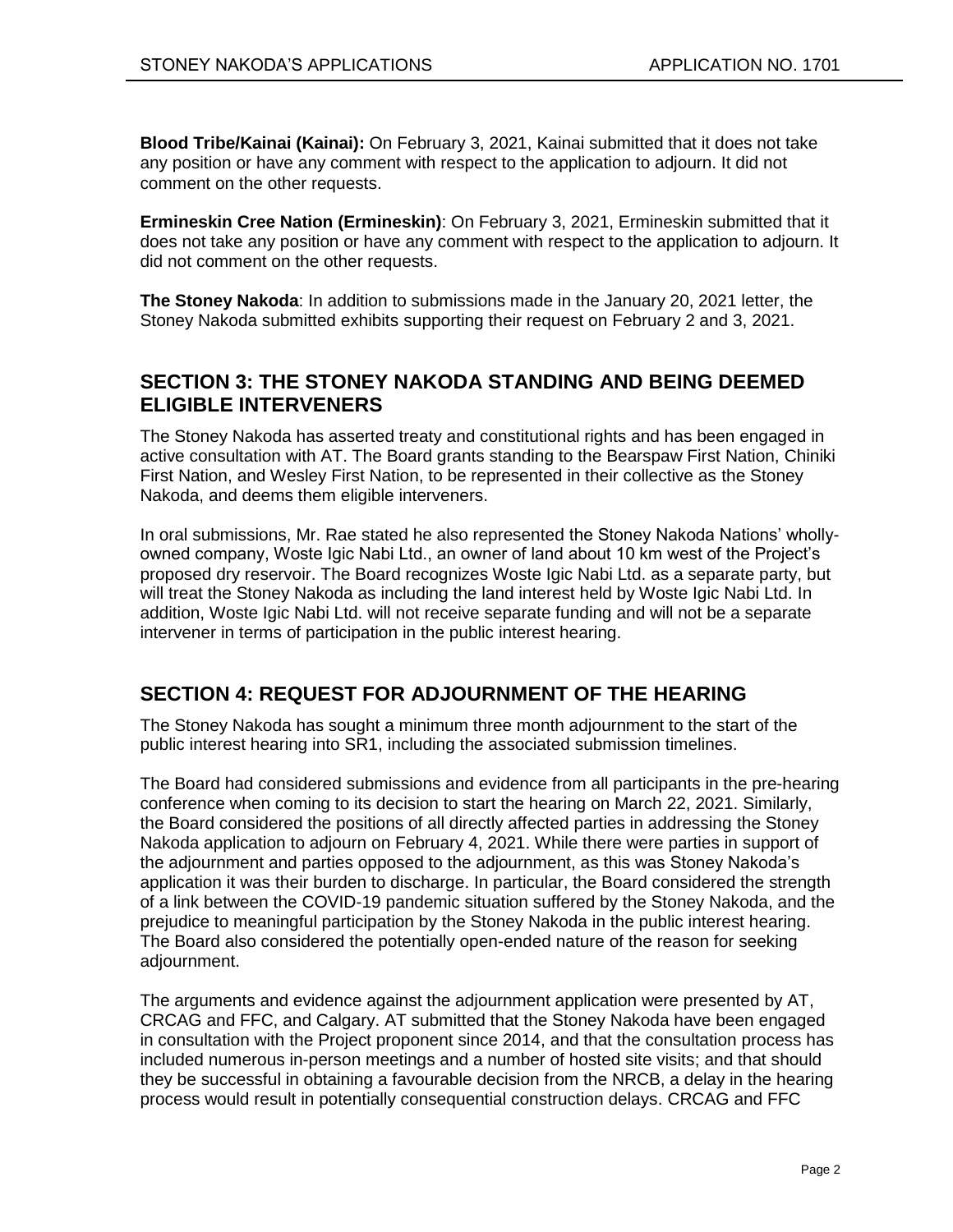submitted that the combined failure of the Stoney Nakoda to raise timing issues at the prehearing conference and the urgency to have a decision on proposed flood control measures should result in the Board's denial of the request for a three month delay. Calgary submitted that the May to June time period is very busy for its flood management professionals who would be engaged in the SR1 public interest hearing, whether there is a large flood during that time or not. The Board had already considered many of these arguments and evidence in coming to its decision on timing of the hearing in its PHC decision report.

Following careful consideration of the evidence, and for the reasons below, the Board denies the Stoney Nakoda's application to adjourn the March 22, 2021 hearing (in relation to the Springbank Off-Stream Reservoir Project). The Board also considered SCLG's renewed request to adjourn and denies it as well. The denials are based on the following reasons.

### **4.1 Stoney Nakoda**

#### 1. Consultation on SR1 and Flood Mitigation on Bow River

In its oral argument, the Stoney Nakoda stated that they need additional time to be consulted on and to gather information related to a comprehensive flood management plan for both the Bow and Elbow Rivers. The Board appreciates the Stoney Nakoda's concern about the impact of Bow River flooding on its lands. However, the only project before the Board at this time is the SR1. Consultation with First Nations and the public on flood mitigation on the Bow River does not fall under the jurisdiction of the Board until such time as a project has reached a stage where it is deemed a reviewable project under the *Natural Resources Conservation Board Act*. As such, the Board finds no merit to adjourn the hearing based on this matter.

AT, in its response to the application for adjournment, stated that it has been in consultation with the Stoney Nakoda on SR1 since 2014. This consultation has included nine meetings with the Stoney Nakoda and eleven days of on-site visits for band members. In addition, the proponent has funded all requests supported by budget amounts for studies by the Stoney Nakoda in relation to SR1, including a Traditional Land Use Study (TLU study).

The Board notes that the consultation process with the Stoney Nakoda is ongoing and includes the NRCB's pre-hearing conference and the public interest hearing. The Board is awarding advance funding to assist the Stoney Nakoda in preparing for the SR1 hearing.

### 2. The Pre-hearing Conference

The Stoney Nakoda referred to two local states of emergency. As confirmed by the Stoney Nakoda, their first notice of local emergency related to the COVID-19 pandemic ended on June 17, 2020, and the second was declared on January 11, 2021. Between those two states of local emergency, on October 5, 2020, the NRCB issued a Notice establishing the time, date, and virtual format for the pre-hearing conference. The Stoney Nakoda were included in the distribution list for this Notice. The NRCB held the pre-hearing conference on December 2, 2020; Stoney Nakoda representatives did not participate. The NRCB issued the PHC decision report establishing the hearing dates on December 10, 2020. The NRCB then published official Notice of the public interest hearing on SR1 on December 21, 2020.

The Stoney Nakoda were not under a state of emergency at the time of the pre-hearing conference. There is no evidence before the Board that the Stoney Nakoda could not have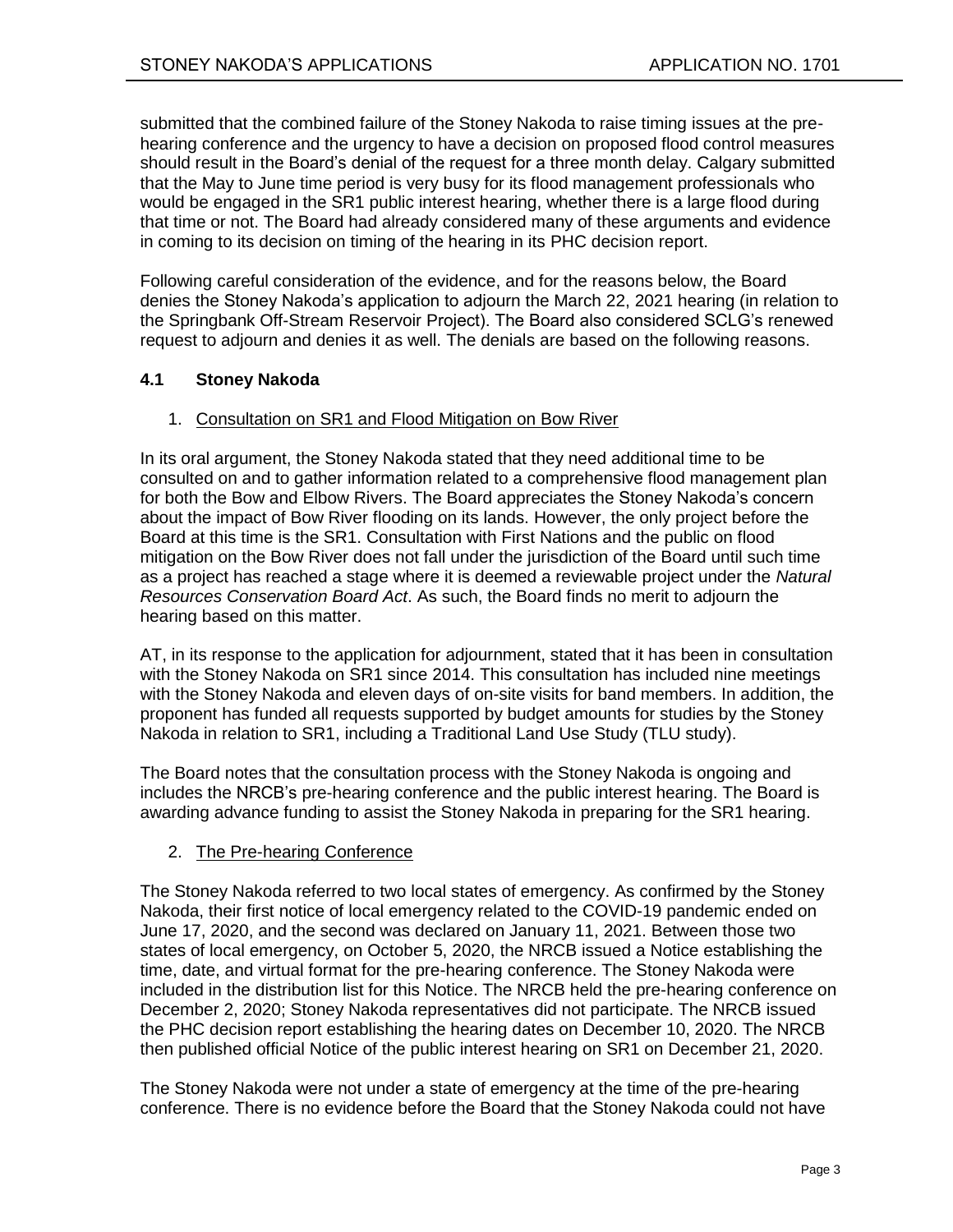made representation at the pre-hearing conference on December 2, 2020, which was the appropriate venue for discussion of hearing issues, timing, and intervener funding.

### 3. The Stoney Nakoda's Ability to Prepare In-Person due to COVID-19 Restrictions

Since the Board issued its PHC decision report on December 10, 2020, the Stoney Nakoda declared its second local state of emergency on January 11, 2021.

The Stoney Nakoda stated that they are not able to effectively prepare for and participate in the hearing because of the COVID-19 pandemic. The Board recognizes that COVID-19 has impacted everyone, and First Nation communities disproportionately. The Stoney Nakoda asserted that an adjournment would provide additional time for its members, especially elders, to be vaccinated and afford time for in-person preparation for the hearing, probably in May.

The Board respectfully acknowledges that the Stoney Nakoda culture is aligned with inperson sharing of information and knowledge. However, there remains significant uncertainty related both to the availability and distribution of vaccines and the duration of the COVID-19 pandemic. The Board finds that the basis for the request to adjourn until the Stoney Nakoda can prepare in-person is subject to factors beyond the control of either the Stoney Nakoda or the NRCB.

On a related note, the Board is mindful of provincial health regulations and had already decided that the scheduled March 22, 2021 hearing will be in a virtual format due to the COVID-19 pandemic. The potential for the hearing to be held in-person in 2021 is extremely remote. Therefore, the Stoney Nakoda will need to ensure that it has the capability to participate electronically in the NRCB's public interest hearing.

The Stoney Nakoda also indicated that they have limited access to documentary and traditional records. The Board understands that the Stoney Nakoda have already completed a TLU study for the Project. It is unclear to the Board how much more referential work is required in relation to their documentary and traditional records beyond what was included in the TLU study, which the NRCB understands remains confidential.

## **4.2 SCLG**

The SCLG supported the Stoney Nakoda's request for an adjournment in its February 2, 2021 written submission, and in oral argument renewed its own request for an adjournment on additional grounds.

The Board finds that SCLG's request is primarily focused on providing additional reasons why SCLG prefer a later hearing date and supported the Stoney Nakoda's application for adjournment. SCLG provided four rationales for adjournment:

1. Stantec's (AT's consultant) Project construction schedule

The SCLG in its written submission asserted that the Stantec construction schedule in the Preliminary Design Report (PDR) shows that "regulatory approval" from the NRCB is not expected until December 2021. SCLG further asserted that a hearing adjournment of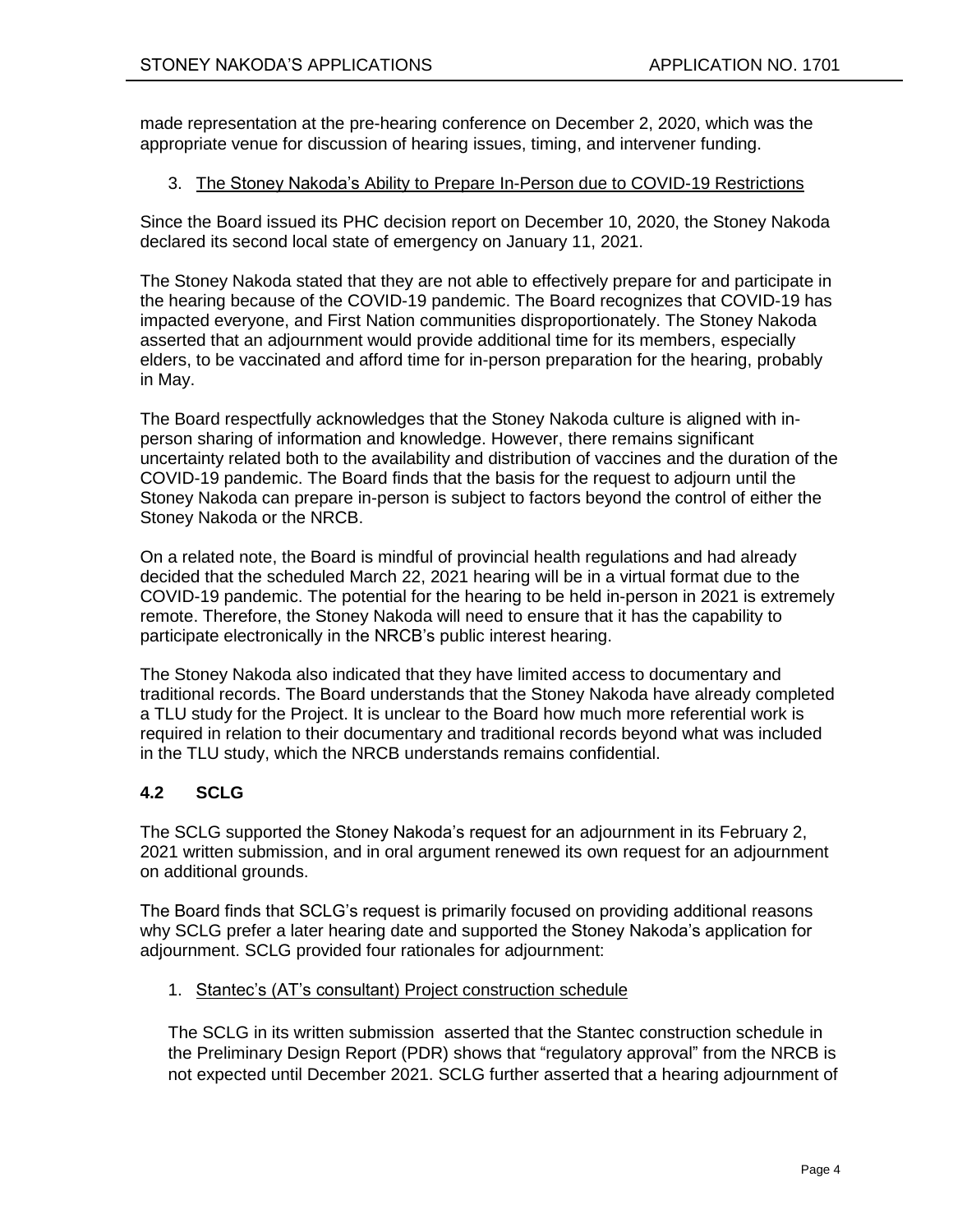three months could be accommodated within this proposed Project construction schedule.

In oral response, AT clarified that the December 6, 2021 construction start date in the PDR is contingent on more than NRCB approval of the Project. Following the NRCB decision, an authorization of the NRCB decision by the Lieutenant Governor in Council is required. Following that Order in Council, all the necessary Alberta Environment and Parks, Alberta Public Lands, and federal government approvals would need to be obtained before project construction can commence.

AT asserted that its application is prejudiced should an adjournment be awarded. The prejudice is predicated on the delay in construction and the risk that an additional year without the Project in place to provide flood mitigation may occur.

The Board's hearing process is not driven by proposed Project construction schedules. The Board is concerned with providing the parties appropriate notice and timelines to fully participate in the hearing, and providing a fair and efficient regulatory process. In any event, the SCLG raised the issue of Project construction and regulatory approval timelines. The Board finds the SCLG's assertion that a three month adjournment is inconsequential to the proponent's Project schedule is unsupported. Further, the objective of this application is to provide flood mitigation and a timely decision either to approve or deny is warranted.

### 2. Late filing of Preliminary Design Report and Appendices

The Board agrees with SCLG that the PDR and appendices B through F submitted on December 18, 2020 and February 1, 2021 respectively are voluminous. The Board notes that the PHC decision report issued on December 10, 2020 awarded funding to SCLG to review these materials. Additionally, AT clarified that the PDR is not an entirely new document. It is an iteration of the Interim PDR which has been on the public record since November 2017. Finally, the Board notes, while not determinative of the present application, that similar material has been provided as part of the EIA with past reviewable projects and has not been integral to the Board's public interest decision.

### 3. Mr. Secord's Schedule

The Board previously considered the trial schedule of Richard Secord, senior counsel for SCLG, during its deliberations following the December 2, 2020 pre-hearing conference. While the Board endeavours to accommodate intervener participant and legal counsel scheduling conflicts, it is not always possible to do so. The Board notes that the current hearing commencement date of March 22, 2021 should allow for Mr. Secord's participation.

### 4. Local Landowners – Calving Season Concerns

Mary Robinson is a landowner and part of the SCLG, and she participated in the adjournment application on February 4, 2021. Ms. Robinson advised the Board that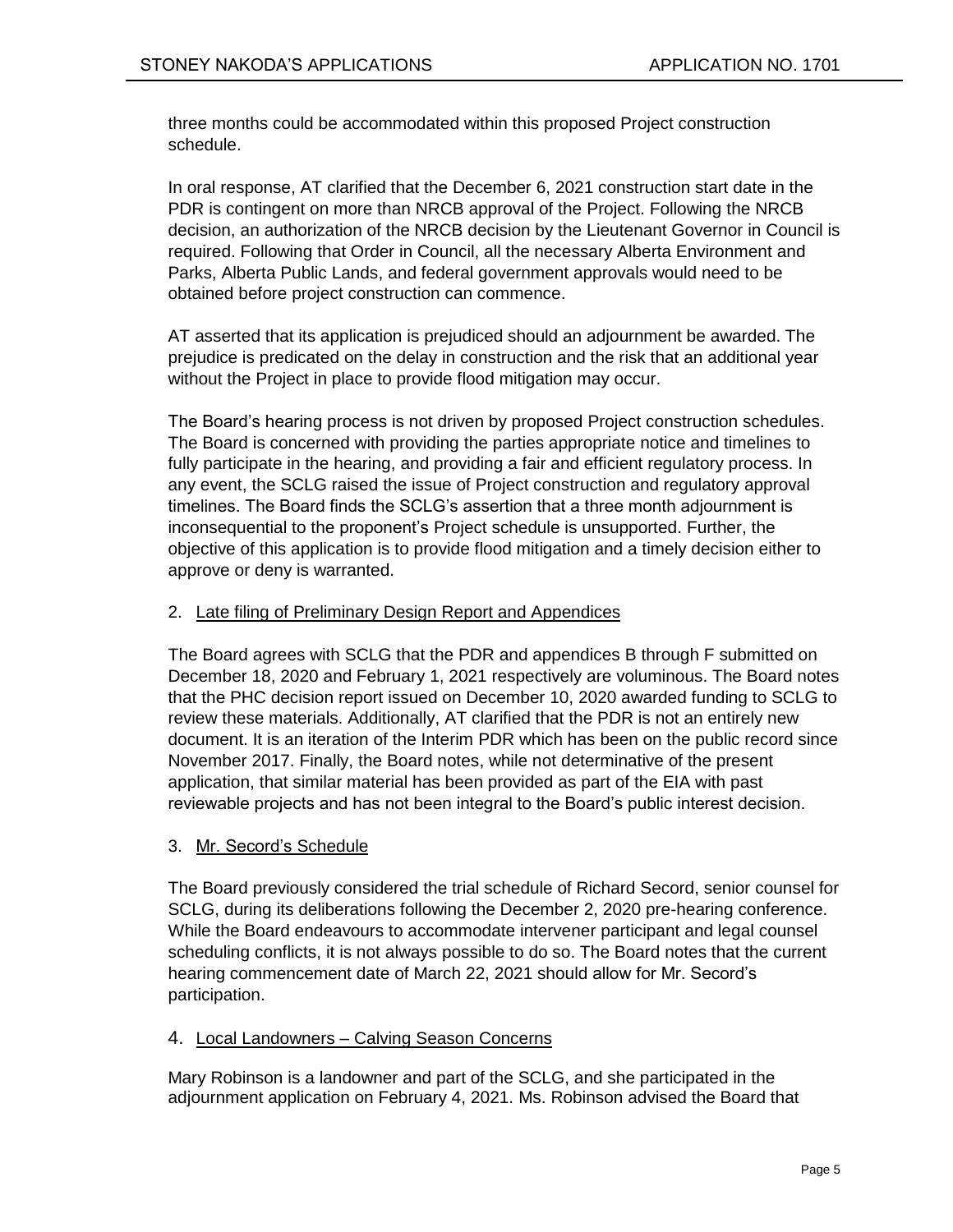February, March, and April are very busy months for the local ranching community due to calving. As a result, some of them may not be able to participate as fully as they would like in a hearing held during these months, so an adjournment until June would be preferable. The Board is sympathetic to this concern and understands that calving season can vary from operation to operation. Given that many of these local ranchers are members of SCLG, the Board finds that SCLG should have raised this concern at the December 2, 2020 pre-hearing conference. Further, the Board notes that scheduling the hearing to accommodate calving seasons that can vary widely from operator to operator would be challenging. For these reasons the Board is unwilling to re-schedule the hearing based on this matter.

## <span id="page-7-0"></span>**SECTION 5: THE STONEY NAKODA ADVANCE FUNDING**

The Bearspaw, Chiniki, and Wesley First Nations have made a request for advance funding, predominantly for legal counsel to prepare and participate in the Board's public interest hearing of the Project.

Rae and Company is acting as counsel for all three Nations and the major issues identified for inclusion in the submission to the Board are the same in all three funding requests.

The Board finds that the individual requests by each Nation and the collective total are reasonable with the following minor adjustments.

- The Bearspaw, Chiniki, and Wesley First Nations funding requests each include \$1100 for intervener honoraria and expenses for attending the hearing. The Board views these amounts as reasonable; however, these amounts don't need to form part of the advance funding award. The Board expects these amounts to be included in the interveners' final costs claims.
- The hourly rate requested for senior counsel is above the adopted \$350/hour tariff and appearance fees for counsel were based on a total of 48 hours for each of the Bearspaw, Chiniki, and Wesley First Nations. Mr. Rae indicated he was comfortable with the adopted tariff. The requested total of 144 hours does not appear to be appropriate for a 10-day hearing where the issues of concern to the three interveners are substantially similar, and with the attendance efficiencies associated with a topicbased virtual hearing.

Reducing the hourly rate for senior legal counsel from \$370 to \$350 and removing the \$1100 from the intervener category, reduces the advance funding requests for each Nation to \$20,800. The Board is prepared to provide advance funding based on 50 per cent of the adjusted estimated claim of \$20,800 for a total of \$10,400 for each of the Bearspaw, Chiniki, and Wesley First Nations. As indicated above, the Board expects that the final cost claim for legal counsel fees will reflect any efficiencies that can be achieved with a topic-based approach.

 **Advance funding award for Bearspaw First Nation is 50 per cent (\$20,800 x 50 per cent = \$10,400)**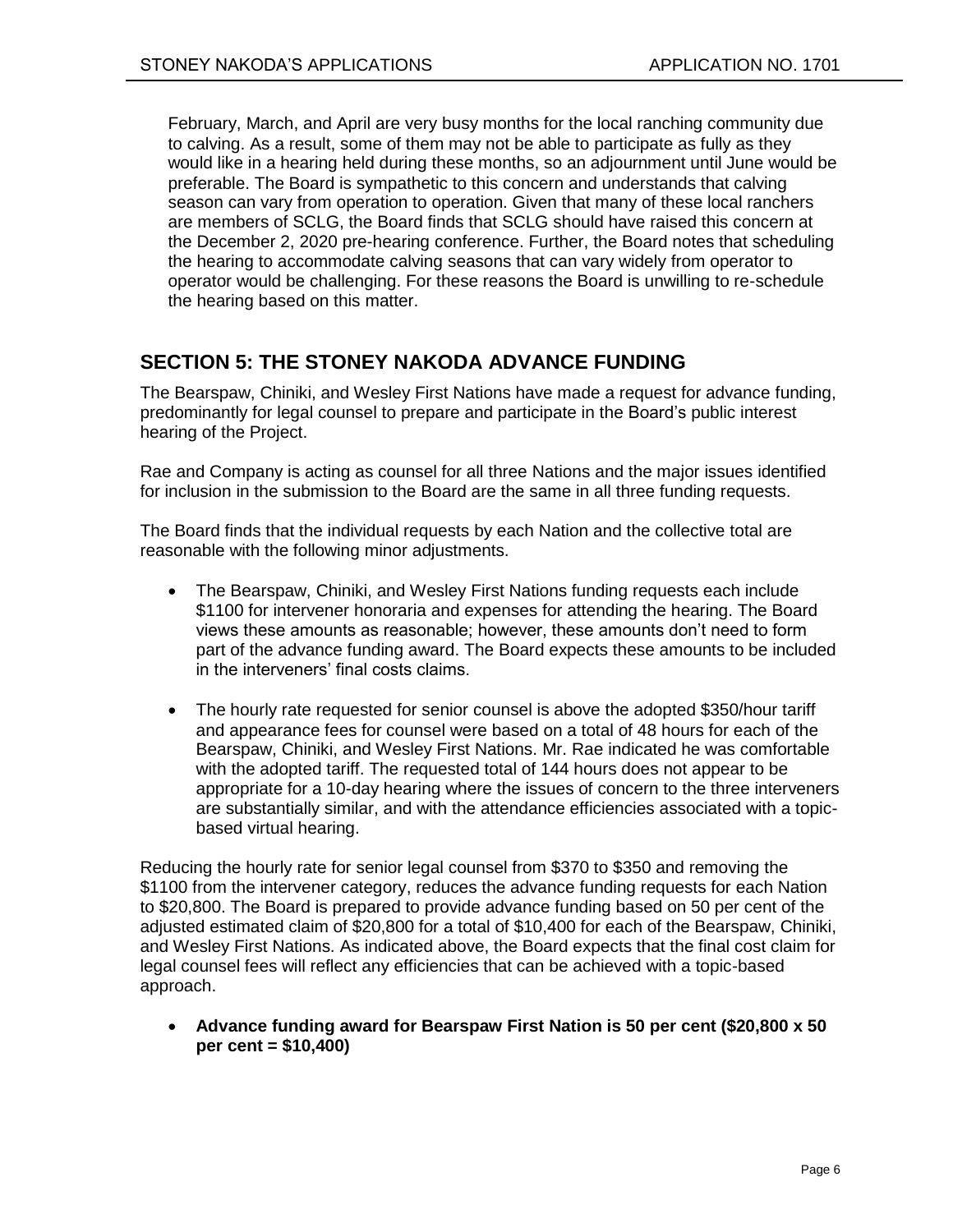- **Advance funding award for Chiniki First Nation is 50 per cent (\$20,800 x 50 per cent = \$10,400)**
- **Advance funding award for Wesley First Nation is 50 per cent (\$20,800 x 50 per cent = \$10,400)**

## <span id="page-8-0"></span>**SECTION 6: DECISION SUMMARY**

On the question of standing, the Stoney Nakoda is recognized as a directly affected party, and as an eligible intervener.

On the question of advance funding, Bearspaw, Chiniki, and Wesley First Nations are awarded 50 per cent of the requested amount following the minor adjustments to senior counsel fees noted with the total advance award amounting to \$31,200.

Following careful consideration of the evidence provided through written submissions and oral argument, the Board denies the Stoney Nakoda's application and SCLG's renewed request to adjourn the March 22, 2021 hearing.

#### Accommodation

The Board appreciates that a virtual hearing may not be consistent with the Stoney Nakoda's cultural background and practices. The Board is open to discussing potential options to accommodate virtual meetings among the Stoney Nakoda members and representatives to prepare for the hearing. Further, the Board acknowledges AT's commitment to provide funding immediately and open dialogue with the Stoney Nakoda on any matters outstanding.

DATED at EDMONTON, ALBERTA, this 9<sup>th</sup> day of February 2021.

\_\_\_\_\_\_\_\_\_\_\_\_\_\_\_\_\_\_\_\_\_\_\_\_\_\_\_\_ \_\_\_\_\_\_\_\_\_\_\_\_\_\_\_\_\_\_\_\_\_\_\_\_\_\_\_\_

\_\_\_\_\_\_\_\_\_\_\_\_\_\_\_\_\_\_\_\_\_\_\_\_\_\_\_\_ \_\_\_\_\_\_\_\_\_\_\_\_\_\_\_\_\_\_\_\_\_\_\_\_\_\_\_\_

*Original signed by:*

Peter Woloshyn, Panel Chair **Sandi Roberts** 

Walter Ceroici **Daniel Heaney**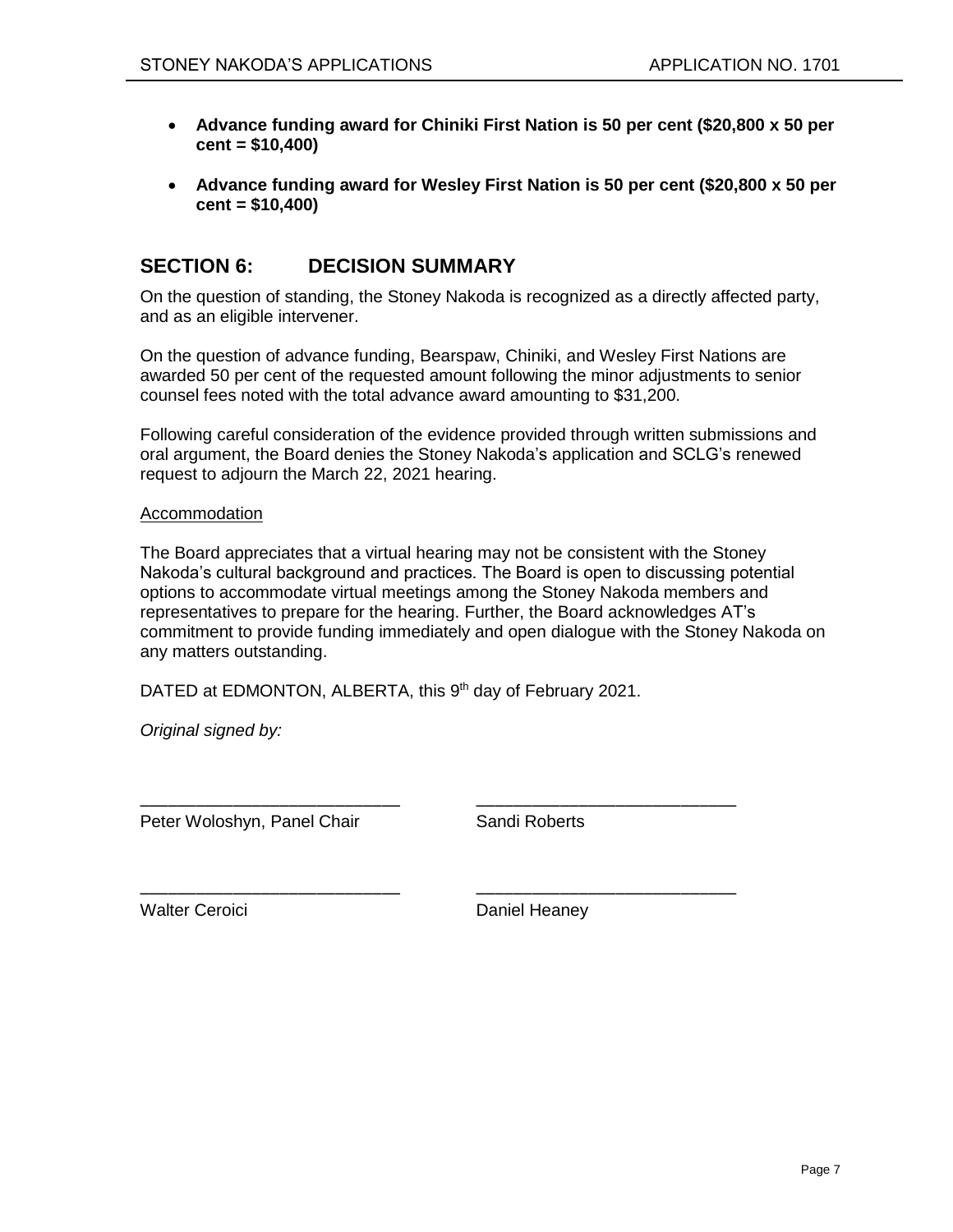## <span id="page-9-0"></span>**APPENDIX A: PARTICIPANTS**

- The Stoney Nakoda Nations Douglas Rae William Snow
- Alberta Transportation Ronald Kruhlak Gavin Fitch
- City of Calgary Melissa Senek Frank Frigo
- Calgary River Communities Action Group (CRCAG) and Flood Free Calgary (FFC) Gino Bruni
- SR1 Concerned Landowners Group (SCLG) Richard Secord Mary Robinson
- Natural Resources Conservation Board Staff Bill Kennedy Fiona Vance Laura Friend Janet Harvey